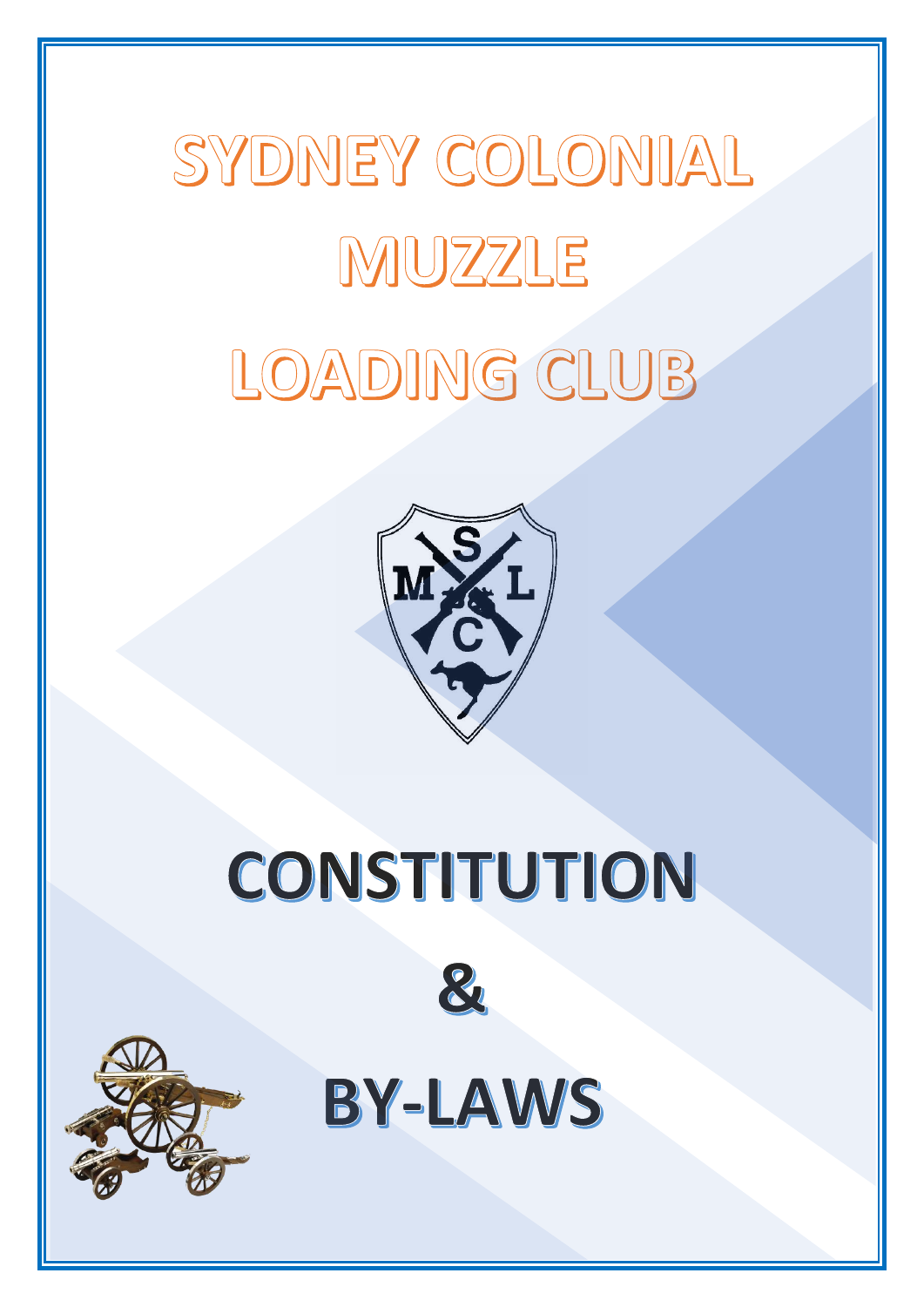#### <span id="page-1-0"></span>Contents

|  | 10 INFRINGEMENT OR THE TERMS OF THE CONSTITUION BY-LAWS OR RULES OF THE CLUB  4 |  |  |
|--|---------------------------------------------------------------------------------|--|--|
|  |                                                                                 |  |  |
|  |                                                                                 |  |  |
|  |                                                                                 |  |  |
|  |                                                                                 |  |  |
|  |                                                                                 |  |  |
|  |                                                                                 |  |  |
|  |                                                                                 |  |  |
|  |                                                                                 |  |  |
|  |                                                                                 |  |  |
|  |                                                                                 |  |  |
|  |                                                                                 |  |  |
|  |                                                                                 |  |  |
|  |                                                                                 |  |  |
|  |                                                                                 |  |  |
|  |                                                                                 |  |  |
|  |                                                                                 |  |  |
|  |                                                                                 |  |  |
|  |                                                                                 |  |  |
|  |                                                                                 |  |  |
|  |                                                                                 |  |  |
|  |                                                                                 |  |  |
|  |                                                                                 |  |  |
|  |                                                                                 |  |  |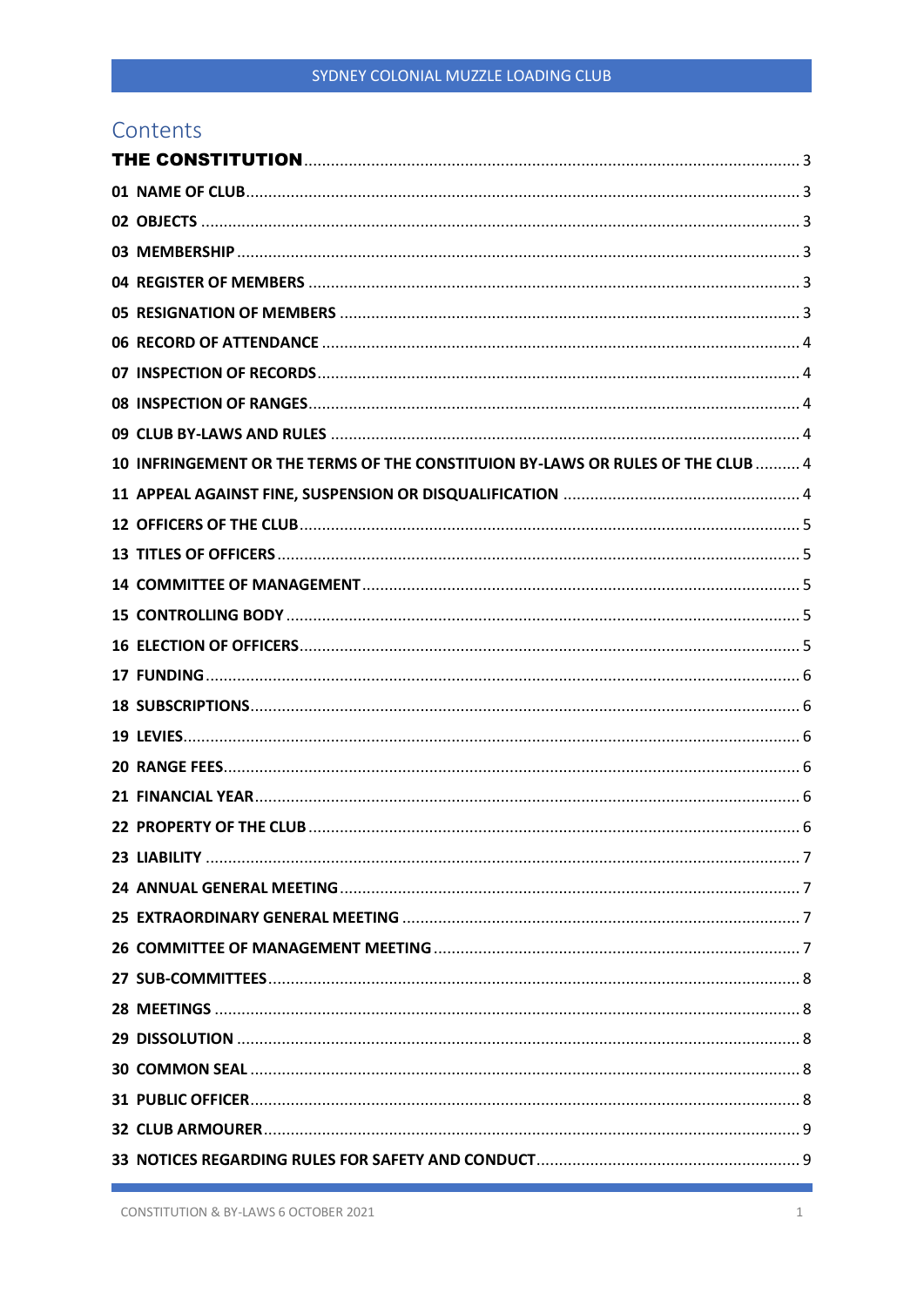#### SYDNEY COLONIAL MUZZLE LOADING CLUB

| 36 NOTIFICATION OF CHANGES TO THE CONSTITUTION, BY-LAWS OR RULES  9 |  |  |  |
|---------------------------------------------------------------------|--|--|--|
|                                                                     |  |  |  |
|                                                                     |  |  |  |
|                                                                     |  |  |  |
|                                                                     |  |  |  |
|                                                                     |  |  |  |
|                                                                     |  |  |  |
|                                                                     |  |  |  |
|                                                                     |  |  |  |
|                                                                     |  |  |  |
| 8.1                                                                 |  |  |  |
| 8.2                                                                 |  |  |  |
| 8.3                                                                 |  |  |  |
| 8.4                                                                 |  |  |  |
| 8.5                                                                 |  |  |  |
| 8.6                                                                 |  |  |  |
| 8.7                                                                 |  |  |  |
| 8.8                                                                 |  |  |  |
| 8.9                                                                 |  |  |  |
| 8.10                                                                |  |  |  |
| 8.11                                                                |  |  |  |
| 8.12                                                                |  |  |  |
| 8.13                                                                |  |  |  |
|                                                                     |  |  |  |
|                                                                     |  |  |  |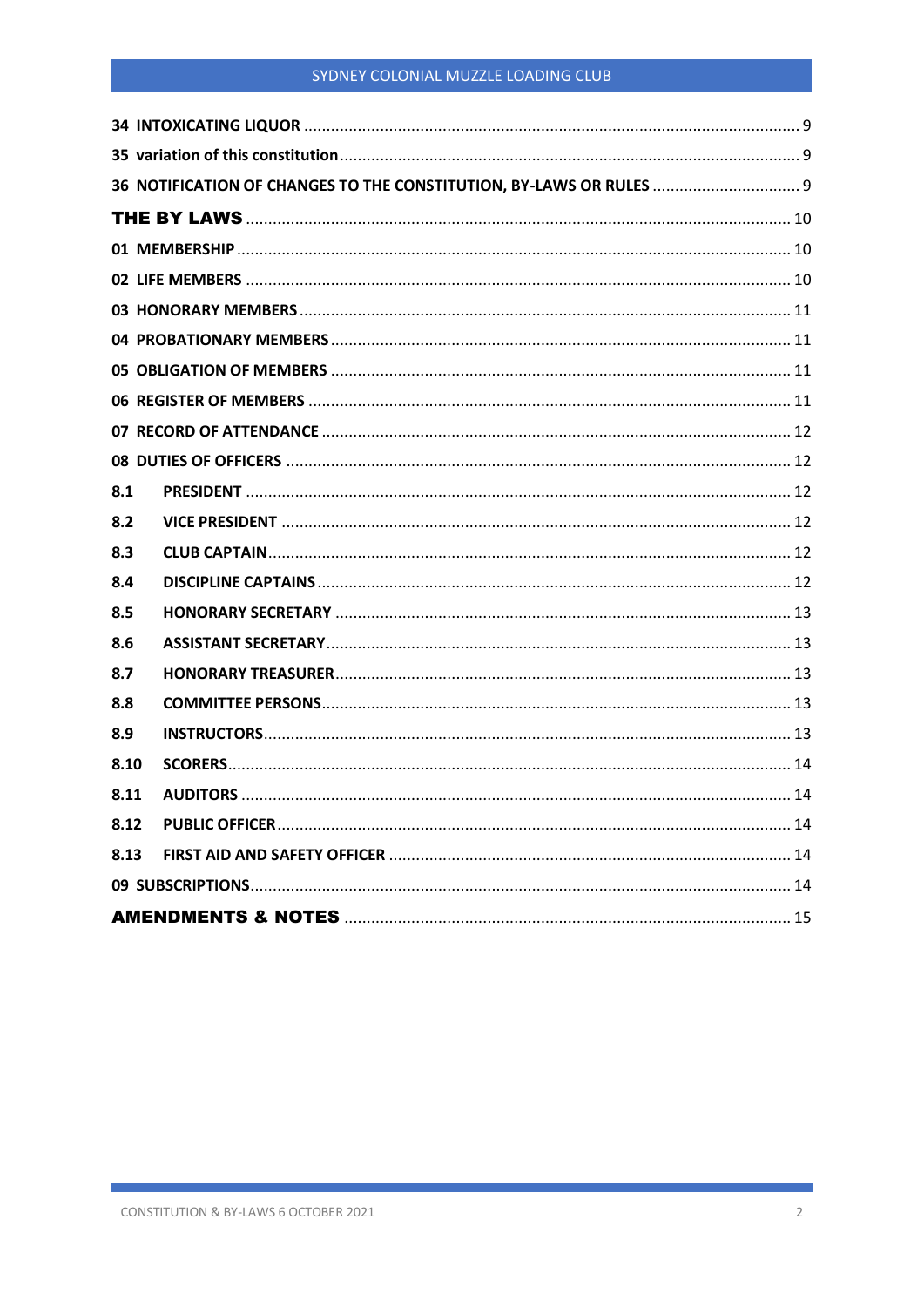### THE CONSTITUTION

#### <span id="page-3-1"></span><span id="page-3-0"></span>**01 NAME OF CLUB**

The name of the club shall be "The Sydney Colonial Muzzle Loading Club Incorporated" (hereinafter referred to as the "Club")

#### <span id="page-3-2"></span>**02 OBJECTIVES**

The club is formed:

- a. To, support, promote, and foster an interest in muzzle-loading shooting in all its forms and applications, including hunting
- b. To promote an interest in the collection, restoration and preservation of antique firearms and arms of historical interests
- c. To promote an interest in the dress, customs and style of the Australian colonial period.
- d. To support all persons, associations, clubs or any organizations with interests of a similar nature to those of this Club.
- e. To acquire land, Freehold and/or Leasehold properties and to construct thereon or elsewhere any amenities, buildings or structures whatever and to sell, or otherwise dispose of and deal in same in pursuance of the Club's objectives.
- f. To borrow, raise or in any other fashion find money to further these objectives.
- g. To do all such acts, matters and thing permitted by law, and whether similar to or different from the above which in the operation of the Club may assist in any way to achieve its objectives.
- h. To directly apply the assets and income of the Club to the promotion of its objects with no portion being paid or distributed directly or indirectly to the members of the Club except as bona fide remuneration for services rendered or expenses incurred on behalf of the Club.
- i. Offer help, support or assistance to other shooting sports or allied interests where such help, support or assistance does not in any way jeopardize the primary objectives of the Club.
- j. To uphold the objectives listed herein The Sydney Colonial Muzzle Loading Club will always remain a stand-alone club run by volunteers headed by the elected committee of management, it will never assign control governing or otherwise to another club, or association or similar entity.

#### <span id="page-3-3"></span>**03 MEMBERSHIP**

<span id="page-3-4"></span>The Club shall consist of ordinary, Spousal, honorary, life, junior and collector members.

#### **04 REGISTER OF MEMBERS**

The Membership Secretary shall keep a register of members containing all the information required by Law and the, Club. All notices sent to the last recorded address of members shall be deemed to have been delivered fourteen days after the date of posting

#### <span id="page-3-5"></span>**05 RESIGNATION OF MEMBERS**

A member may, at any time, by giving notice in writing to the Secretary, resign his/her membership of the Club, but shall remain liable for annual subscription and any other monies due and unpaid at the date of resignation.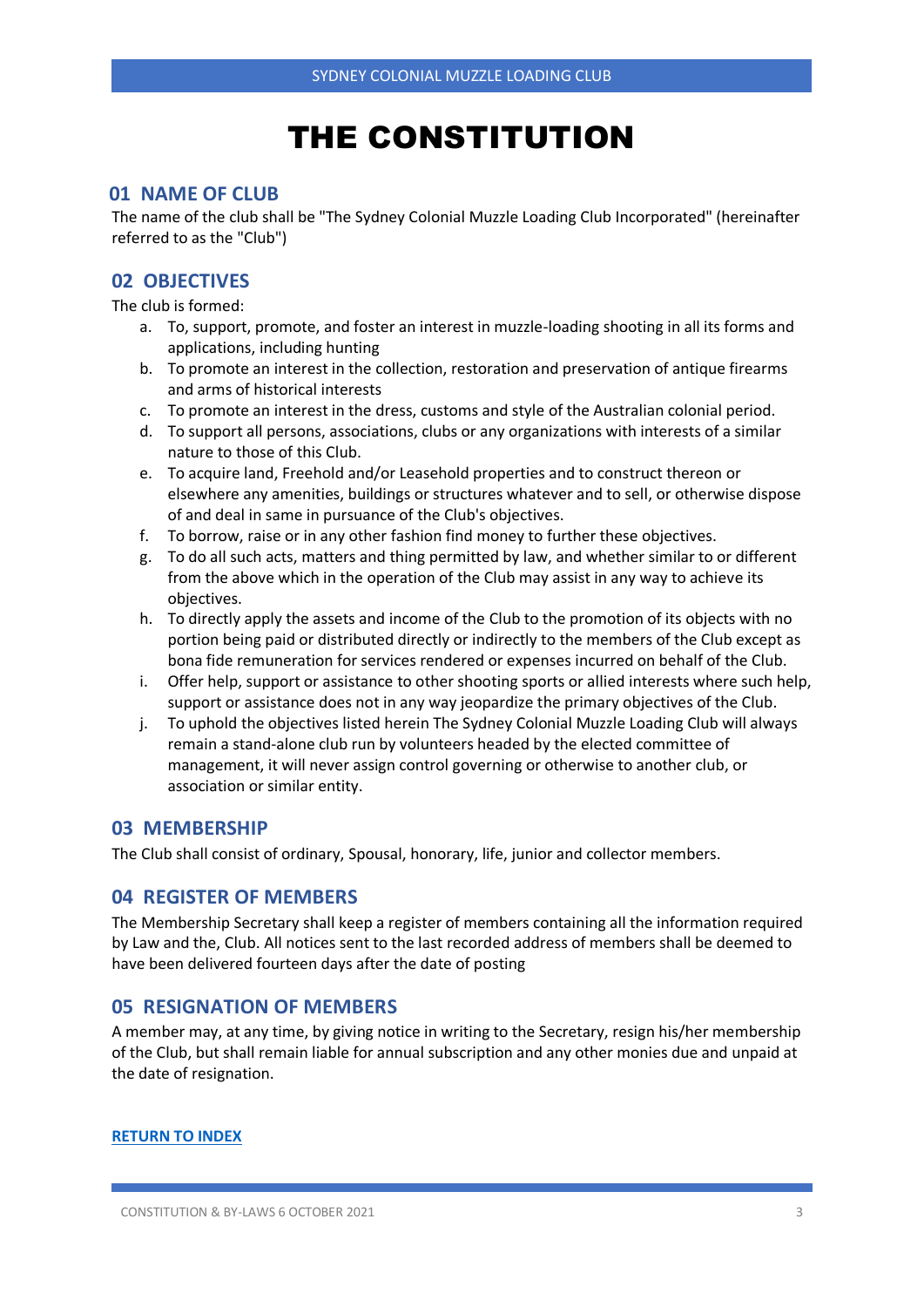#### <span id="page-4-0"></span>**06 RECORD OF ATTENDANCE**

Members must sign the attendance register when attending any Club range for an approved reason. It is the responsibility of the member to ensure they sign the attendance register. If the register is NOT signed the attendance WILL NOT be recorded.

#### <span id="page-4-1"></span>**07 INSPECTION OF RECORDS**

All registers, books and other documents shall be made available at any reasonable time for inspection by members of the Club, Police Officer or a person authorized by the Commissioner of Police.

#### <span id="page-4-2"></span>**08 INSPECTION OF RANGES**

Any range or ranges of the Club may be inspected at any time by a member of the Police Force, or a person nominated by the Commissioner of Police

#### <span id="page-4-3"></span>**09 CLUB BY-LAWS AND RULES**

The Committee of Management is empowered to make, repeal and amend such By- Laws as they may from time to time consider necessary for the wellbeing of the Club, which By-Laws, repeals and amendments shall have effect till otherwise determined by the Committee of Management or a General Meeting.

#### <span id="page-4-4"></span>**10 INFRINGEMENT OR THE TERMS OF THE CONSTITUION BY-LAWS OR RULES OF THE CLUB**

- a. The Management Committee shall have the power to penalise any member who is guilty of infringement of the terms of the Constitution, by-laws or rules.
- b. Any member who may be considered to have committed such infringement may be called upon to appear before the Management Committee to answer such charges as may be laid against him/her.
- c. Any member who, in the opinion of the Management Committee, may be considered to have been guilty of unfair practice or misbehaviour connected with shooting, or any actions detrimental to the interests of the Club may be called to appear before the Management Committee to answer such charges that may be laid against him/ her. If found guilty, such member may be penalised by fine, suspension, expulsion or otherwise, as the Committee may consider appropriate
- d. The Range Captain shall have the authority to warn or report any infringement of safety rules or misconduct on the range to the Management Committee and shall have the power, on having warned the same competitor, member or visitor, twice for the same infringement, to suspend such competitor, member or visitor, from participating in any further Club competitions until such time as their case may be brought before and decided upon by the Management Committee
- e. Any member so fined, charged or suspended shall be notified in writing by the Secretary as to the appropriate action being taken within fourteen days of such penalty being imposed.

#### <span id="page-4-5"></span>**11 APPEAL AGAINST FINE, SUSPENSION OR DISQUALIFICATION**

a. Any member who may be fined, suspended or disqualified shall have the right to appeal against such penalty, but such appeal must be lodged with the Secretary/ within twenty-one (21) days of notice being given. If any such appeal should be lodged an Extraordinary General Meeting shall be held, within twenty-one (21) days of the receipt of the appeal, at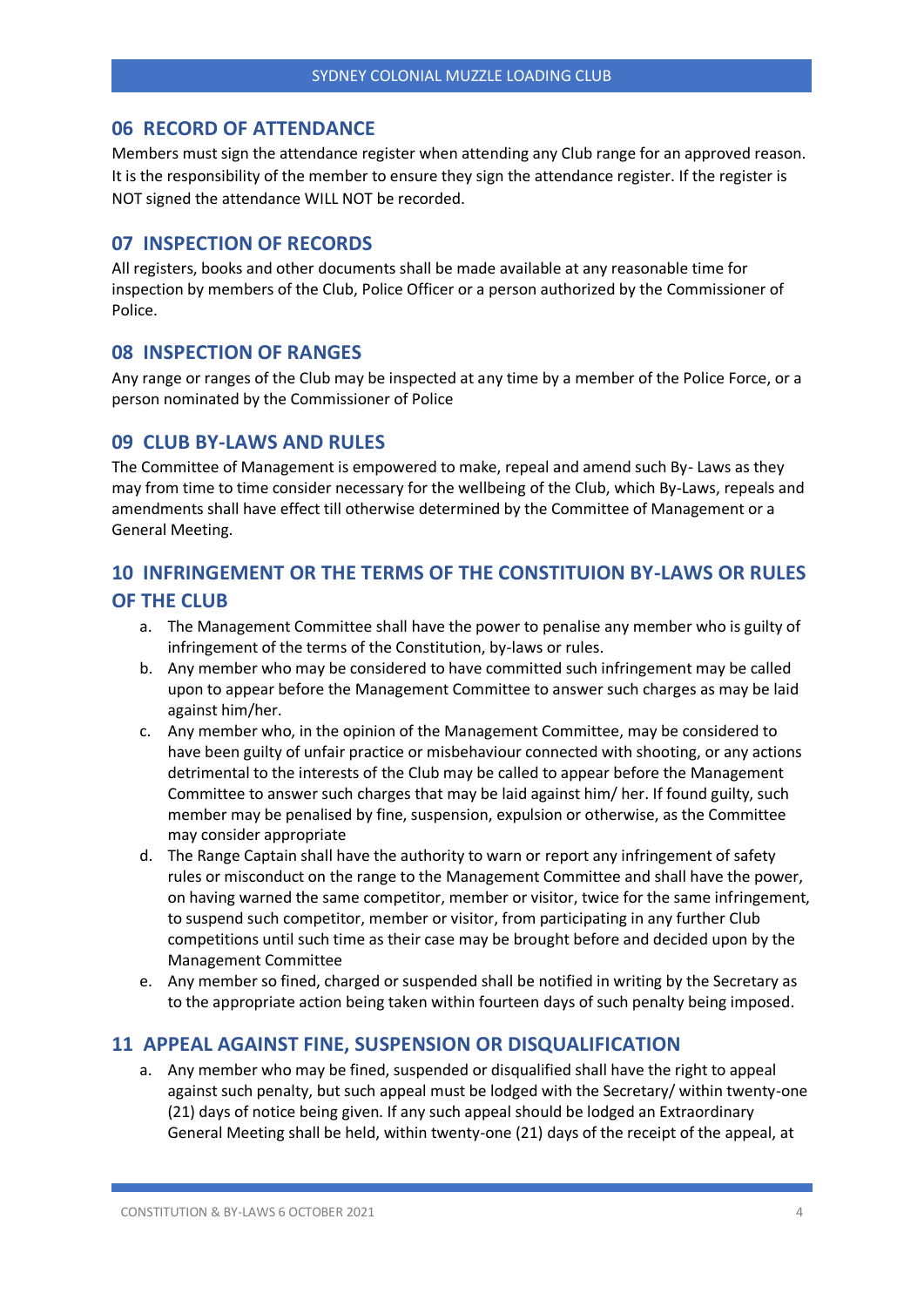which meeting the penalised member may explain the actions leading to the notice being given or speak in support of such appeal.

**b.** Should the meeting not be unanimous in its decision on such appeal, a vote shall be taken and unless a two thirds majority votes against the appeal, such appeal shall be upheld[.](#page-1-0)

#### <span id="page-5-0"></span>**12 OFFICERS OF THE CLUB**

The officers of the Club shall be elected at the Annual General Meeting, and shall, subject to the constitution, hold office until the next Annual General Meeting.

#### <span id="page-5-1"></span>**13 TITLES OF OFFICERS**

- a. **PATRON:** There may be one or more Patrons and one or more Vice-Patrons. These are positions of honour which may be granted by the members in General Meeting.
- b. **PRESIDENT:** There shall be one President
- c. **VICE-PRESIDENT:** There shall be one Vice-President
- d. **CAPTAIN**: There shall be one Club Captain
- e. **DISCIPLINE CAPTAINS:** There shall be a Discipline Captain for each shooting discipline practised
- f. **HONORARY SECRETARY:** There shall be one Secretary
- g. **SCORERS**: There shall be Score Recorders for each discipline.
- h. **ASSISTANT SECRETARY (PISTOL):** There shall be one Assistant Secretary (Pistol). The assistant secretary will be responsible for collecting all information relating to attendances for pistol and send this information to the NSW Police Firearms Registry each year.
- i. **HONORARY TREASURER**: There shall be one Treasurer The treasurer will be responsible for maintaining all financial records for the club.
- j. **INSTUCTORS** There shall be at least two Instructors, for both Long-arm and Pistol
- k. **COMMITTEE PERSONS** There shall be a minimum of four and maximum of eight Committee persons.
- l. **AUDITORS** There shall be one or more Auditors appointed at the Annual General Meeting
- m. **FIRST AID AND SAFETY OFFICERS** There shall be a first-aid and safety officer and one or more assistant first aid officers appointed at the Annual General Meeting

#### <span id="page-5-2"></span>**14 COMMITTEE OF MANAGEMENT**

The Committee of Management shall consist of the President, the Vice-President, the Secretary, the Treasurer, the Captain and the Committee persons.

#### <span id="page-5-3"></span>**15 CONTROLLING BODY**

- a. The controlling body shall be the members in General Meeting. The Committee of Management shall exercise control at all times, subject to the direction of the Members in General Meeting.
- b. Any policy or decisions of the Committee of Management submitted by the Committee of Management to the meeting for approval or comment shall prevail unless beaten by two thirds vote or more of the meeting.

#### <span id="page-5-4"></span>**16 ELECTION OF OFFICERS**

- a. The officers of the Club shall be elected at the Annual General Meeting, and shall, subject to the constitution, hold office until the next Annual General Meeting.
- b. At each Annual General Meeting the Chairperson shall declare all offices vacant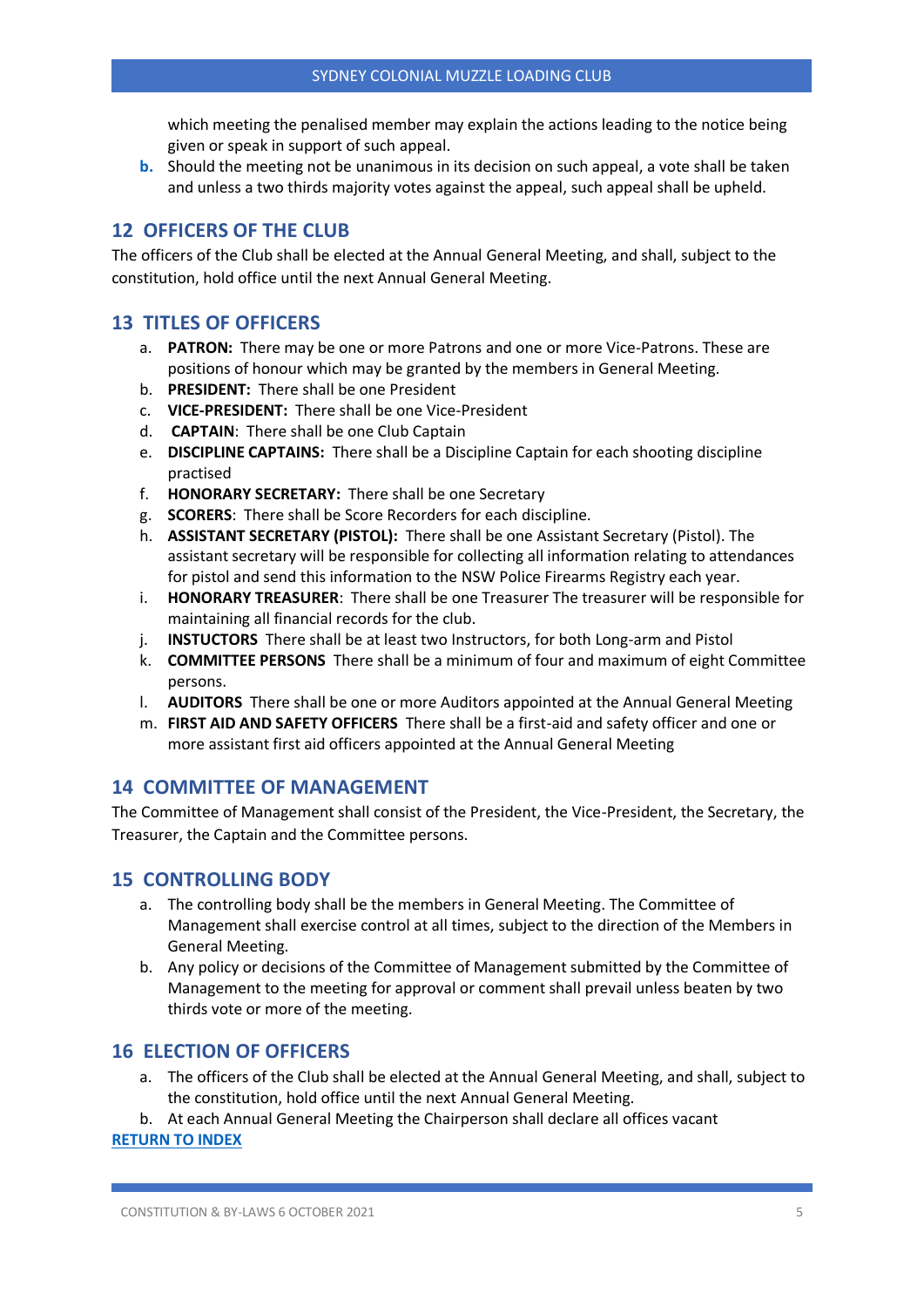- c. Each retiring officer may stand for re-election provided that he/she is nominated in accordance with this Constitution
- d. All elections may be by secret or open ballot where more than one nomination is received.
- e. All nominations to be received verbally at the Annual General Meeting, proxy votes cannot be used for the election of club officers.
- f. Any vacancy occurring during the year may be filled by the Committee of Management until the vacancy is filled by election at the next Annual General Meeting.
- **g.** A vacancy occurs if a member dies, resigns from membership or the position, is expelled from the Club or is absent without consent of the Committee from all meetings of the Committee held during the period of six months.
- **h.** The positions of Club President, Club Vice President, Hon Secretary, Hon Treasurer and Club Captain may only be held by financial members where the SCMLC is their primary club. And that have currently or previously served on the committee for no less than 3 consecutive years or at the time of AGM have previously or are currently serving in a position of management.

#### <span id="page-6-0"></span>**17 FUNDING**

Funding of the Club shall be obtained by membership subscription, joining and re-joining fees, range fees, competition fees, badge fees, levies and social activities. Any visitors should be charged a fee to cover costs of equipment used.

#### <span id="page-6-1"></span>**18 SUBSCRIPTIONS**

Annual subscription rates will be set for ordinary members. Rates for other classes of members are defined in the by-laws in terms of the ordinary-member rate.

#### <span id="page-6-2"></span>**19 LEVIES**

- a. The Committee of Management may impose per capita on all members a levy not exceeding the sum of five (5) dollars per member per annum, and not withstanding this rule the Club in General Meeting may authorise the imposition of levies in excess of the said sum of five (5) dollars.
- b. When imposing a levy, the Committee of Management shall state the purpose of levy and the due date.
- c. If a levy is unpaid after the due date, the Committee of Management may declare all defaulting members unfinancial

#### <span id="page-6-3"></span>**20 RANGE FEES**

<span id="page-6-4"></span>Range fees and competition entrance fees shall be fixed by the Committee of Management.

#### **21 FINANCIAL YEAR**

The financial year of the Club shall end on the last day of August in each year, to which day the accounts of the Club shall be balanced.

#### <span id="page-6-5"></span>**22 PROPERTY OF THE CLUB**

The property of the Club shall be vested in the Committee of Management.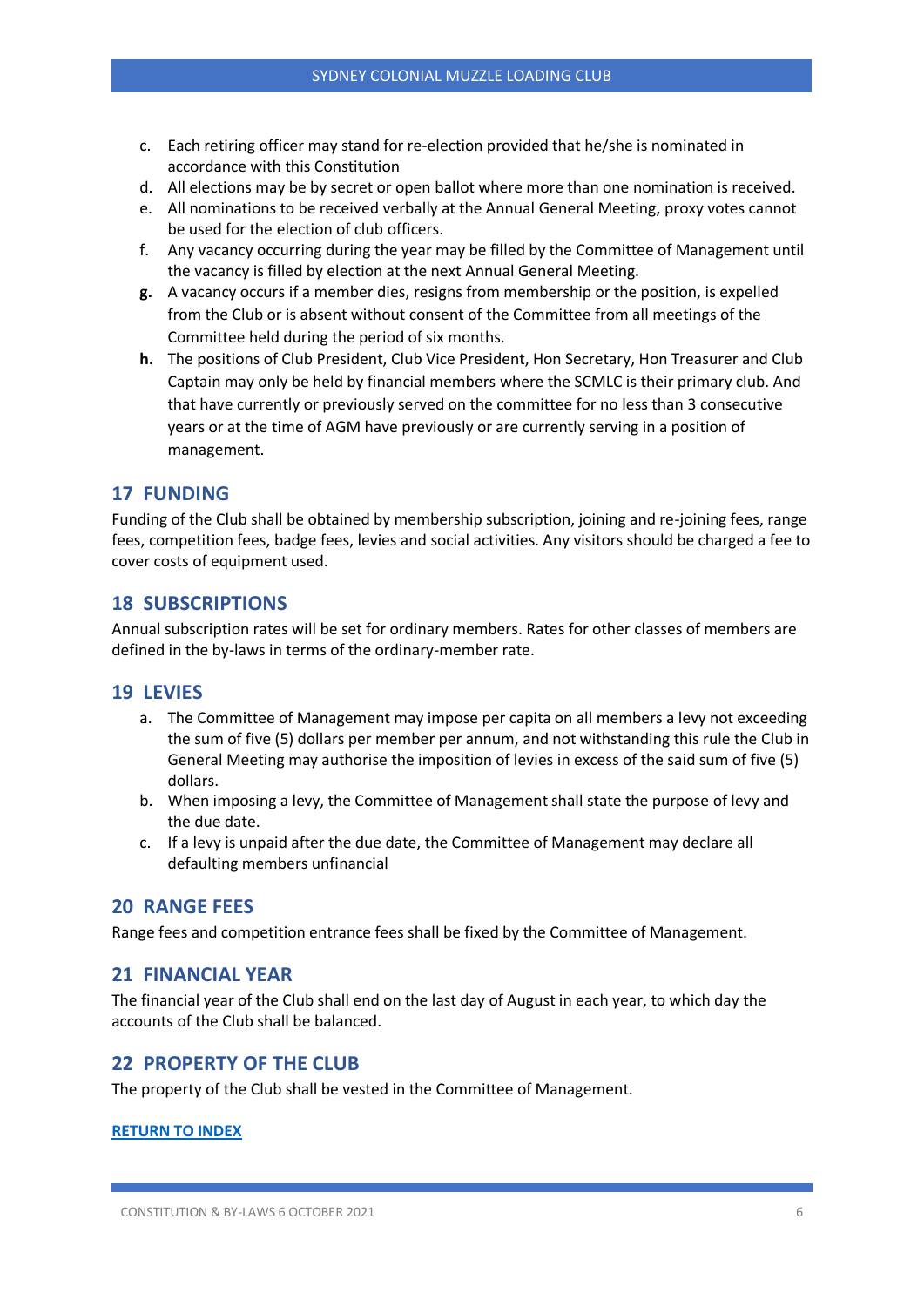#### <span id="page-7-0"></span>**23 LIABILITY**

The liability of a member to contribute towards the payment of the debts and liabilities of the Club, or the costs, charges and expenses of winding up the Club, is limited to a sum not exceeding one (1) dollar each, plus the balance of any unpaid subscription, levies or fees by the member at the time of liability.

#### <span id="page-7-1"></span>**24 ANNUAL GENERAL MEETING**

- a. The Annual General Meeting shall be held in either September or October of each year, and will be determined at the AGM for the following year.
- b. All financial members shall be given fourteen (14) days clear notice in writing of the Annual General Meeting.
- c. Fifteen (15) financial members shall constitute a quorum.
- d. If the Annual General Meeting has not been called by the end of October September of any year, any fifteen (15) financial members may convene and conduct an Annual General Meeting.
- e. The agenda for the Annual General Meeting shall be:
- 1. The opening of the meeting
- 2. Apologies
- 3. Minutes from the previous Annual General Meeting
- 4. Presidents Report
- 5. Secretary's Report
- 6. Treasures Report
- 7. Club Captains Report
- 8. Presentation of Prizes
- 9. Election of New Club Officials
- 10. General Business and minutes of previous General Meeting

#### <span id="page-7-2"></span>**25 EXTRAORDINARY GENERAL MEETING**

- a. The Committee of Management may at any time for a special purpose call an Extraordinary General Meeting.
- b. Twenty-one days clear notice in writing of such a meeting shall be given to financial members.
- c. Any six financial members may serve a requisition on the Secretary to convene an Extraordinary General Meeting.
- 1. All such requisitions shall be signed by each of the six members.
- 2. The requisition shall state the purpose for which the meeting is required.
- 3. If the meeting has not been convened within twenty-one days of the service of the requisition on the Secretary the six members may convene the meeting on behalf of the Club.
- 4. All financial members except junior and honorary members are eligible to vote as are life members and corresponding members in attendance at the meeting

#### <span id="page-7-3"></span>**26 COMMITTEE OF MANAGEMENT MEETING**

- a. The Committee of Management shall assemble at least once each month
- b. Any two members on the Committee of Management may serve a requisition on the Secretary to convene a special Committee Meeting.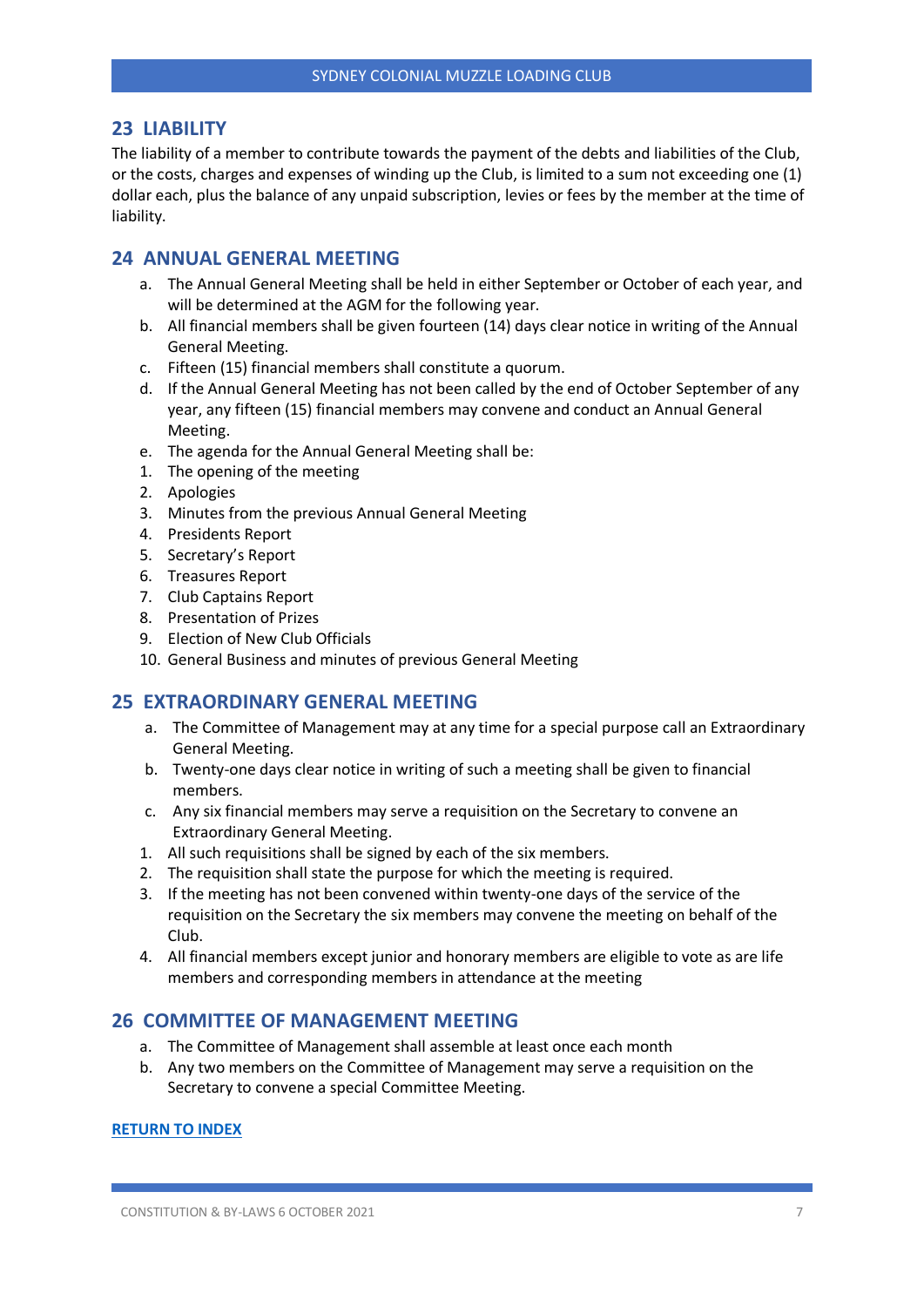- c. Four members of the Committee shall form a quorum. If a quorum is not present within 30 minutes of the time appointed for the meeting, the meeting stands adjourned to the same place and at the same hour of the same day in the following week. If at the adjourned meeting a quorum is not present within 30 minutes of the time appointed for the meeting, the meeting shall be dissolved.
- d. The President, or in his/her absence the Vice- President, shall act as Chairperson.
- e. In the absence of both President and Vice- President, the meeting shall choose a Chairperson from among the members present.
- f. The Chairperson shall have a second or casting vote in cases where voting is equal.

#### <span id="page-8-0"></span>**27 SUB-COMMITTEES**

- a. Sub-Committees shall be formed as and when deemed necessary by the Committee of Management
- **b.** Such Sub-Commi[t](#page-1-0)tees shall report their proceedings to the Committee of Management

#### <span id="page-8-1"></span>**28 MEETINGS**

- a. Meetings will be conducted according to standard Parliamentary Procedure
- b. Financial members may appoint a proxy to vote on their behalf at any nominated General Meeting or its, adjournment, such appointment to be in writing and such proxy to be a financial member of the Club
- c. No item of business shall be transacted at a General Meeting unless a quorum of five financial members is present during the time the meeting is considering that item

#### <span id="page-8-2"></span>**29 DISSOLUTION**

If at any General Meeting a resolution for the dissolution of the Club shall be passed by a majority of members present, and such resolution shall at any Extraordinary General Meeting held not less than one month thereafter at which not less than one half of the financial members shall be present, be confirmed by a resolution passed by not less than three-quarters of the voting thereon, the Committee of Management shall thereupon, or at such future date as shall be specified in such resolution proceed to realise the property of the Club and after discharge of all liabilities shall wholly give the proceeds to The First Australian Muzzle Loading Gun and Rifle Association Lithgow Inc. and upon completion of such disbursement the Club shall be dissolved.

#### <span id="page-8-3"></span>**30 COMMON SEAL**

The seal of the Club shall be held in safe-keeping by the President and not affixed to any instrument except as a resolution of the Committee of Management and in the presence of two (2) of the Committee of Management, each of whom shall sign every instrument to which the seal is to be affixed in their presence

#### <span id="page-8-4"></span>**31 PUBLIC OFFICER**

- a. The Public Officer shall he/she appointed by the Committee of Management as required, such appointment to be made within fourteen (14) days of a vacancy occurring.
- b. The Public Officer appointed need not to be a member of the Club but must be at least eighteen (18) years of age and resident in New South Wales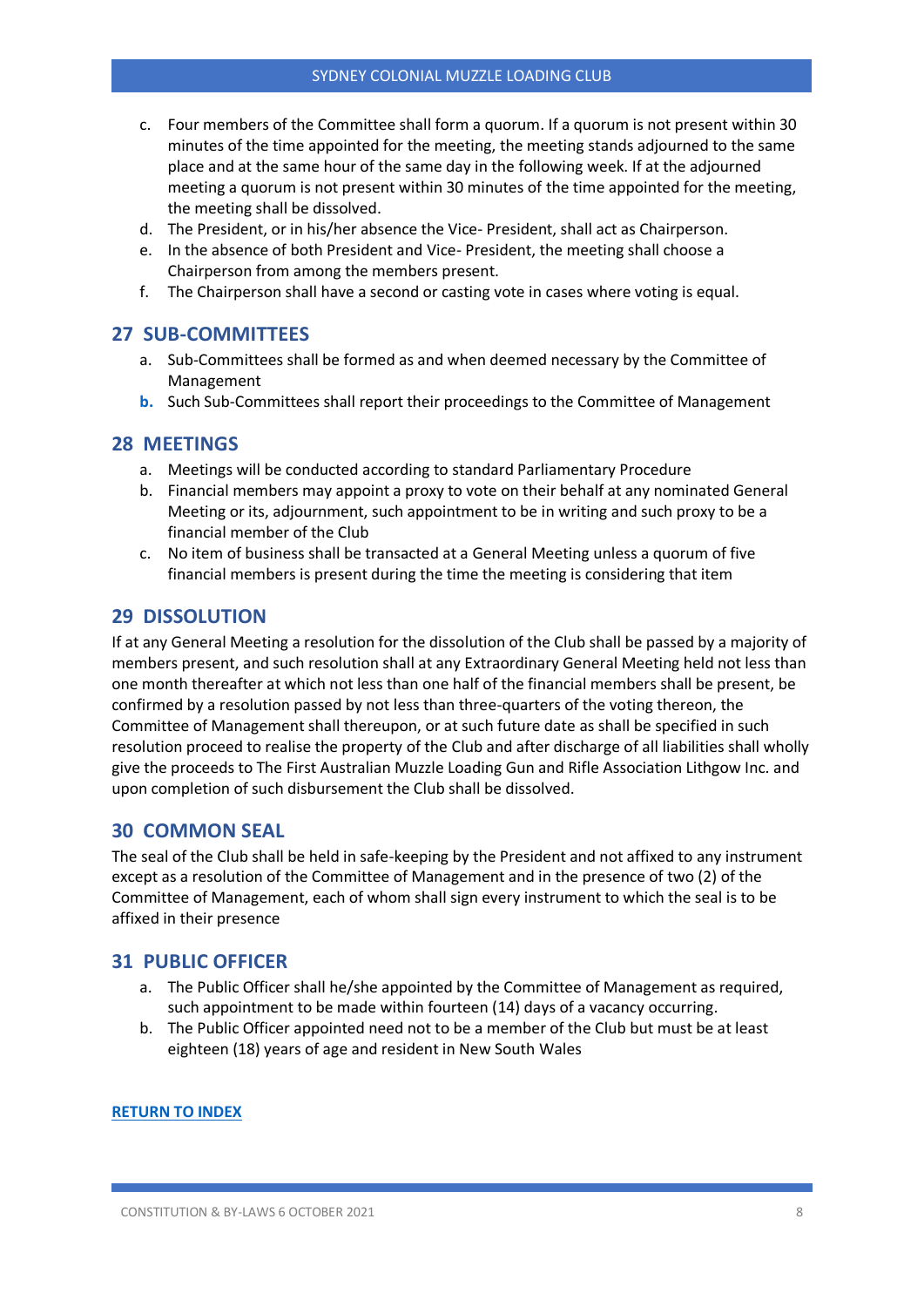#### <span id="page-9-0"></span>**32 CLUB ARMOURER**

A suitably qualified and licensed person may be appointed by the Management Committee as Club Armourer.

#### <span id="page-9-1"></span>**33 NOTICES REGARDING RULES FOR SAFETY AND CONDUCT**

At least two copies of the current Club rules for safety and conduct on the range shall be displayed at separate places on the ranges of the Club.

#### <span id="page-9-2"></span>**34 INTOXICATING LIQUOR**

- a. No person shall consume intoxicating liquor on any range of the Club until all shooting has been completed for the day and all firearms are safely secured
- b. No person shall be admitted to or be on any range of the Club whilst apparently under the influence of intoxicating liquor.
- c. 1. Any person found whilst apparently under the influence of intoxicating liquor on any Club range shall be ordered to leave forthwith and he/she shall be liable to expulsion 2. If such a person is a visitor from another Club he/she shall be reported in writing to his/her own Club. If a competition is in progress, the offender will in addition be disqualified from the competition.
- d. Persons may consume liquor on Club property only after they have finished shooting for the day.

#### <span id="page-9-3"></span>**35 variation of this constitution**

This Constitution may be added to, repealed or amended by special resolution at any Annual or Extraordinary General Meeting provided that no such resolution shall be deemed to have been passed unless it is carried by at least three-quarters of the members voting thereon, provided that twenty- one-day clear notice in writing has been given to each financial member setting out in detail such amendments.

#### <span id="page-9-4"></span>**36 NOTIFICATION OF CHANGES TO THE CONSTITUTION, BY-LAWS OR RULES**

Where the constitution, by-laws or rules of the Club are amended, four (4) copies of the/ amendments, certified as correct under the hand of the Secretary, shall be forwarded to the Commissioner of Police, and two copies to the Public officer within fourteen (14) days after the amendment has been made.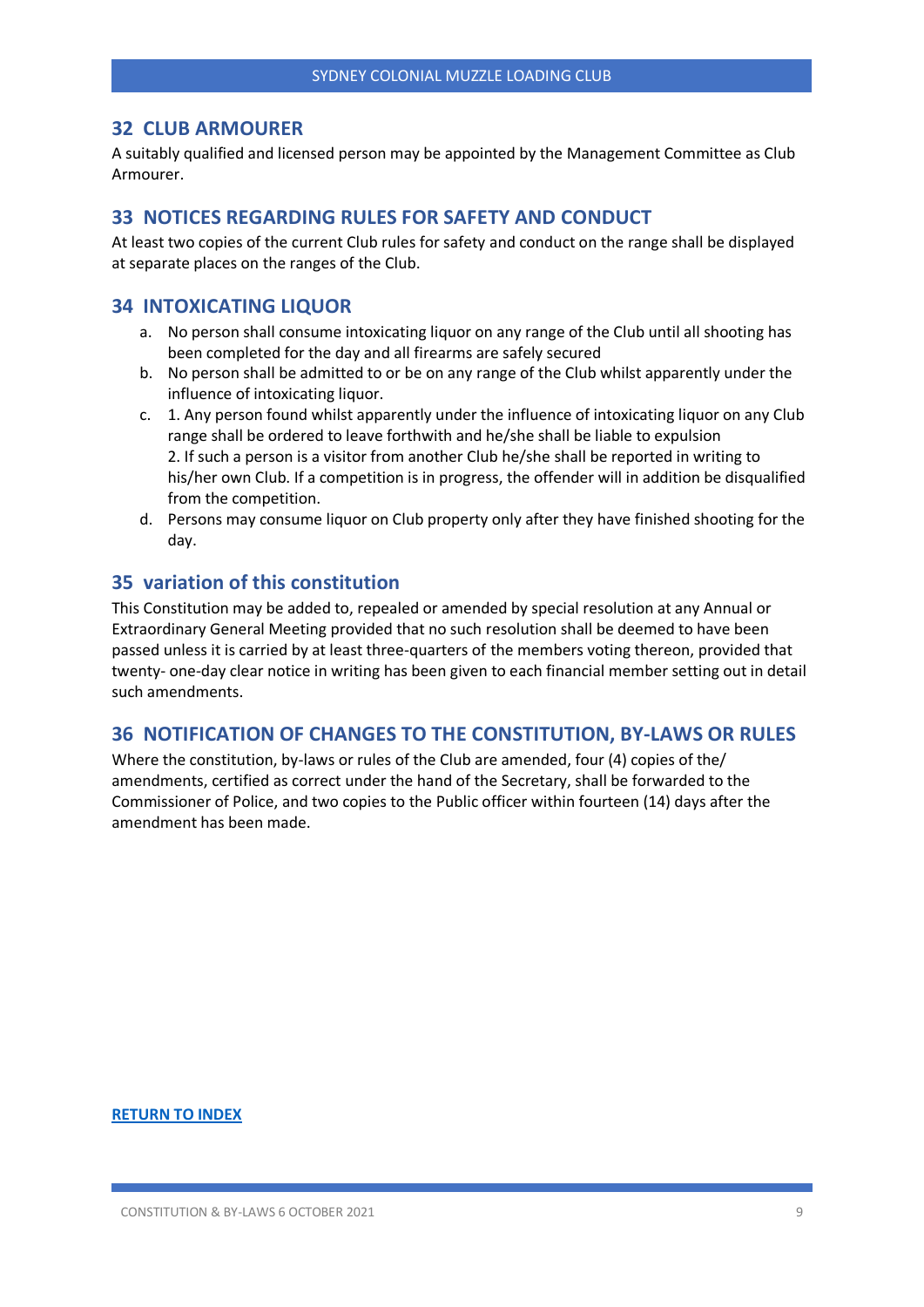### THE BY LAWS

#### <span id="page-10-1"></span><span id="page-10-0"></span>**01 MEMBERSHIP**

To qualify for ordinary membership a person must:-

- a. Be of good fame and character and eligible to hold a New South Wales firearms licence
- b. It is preferable that the applicant is proposed for membership by two existing financial members of the Club
- c. Make application for membership on the prescribed form.
- d. Produce a permission to join signed by a parent or guardian if the applicant is under 18 years of age.
- e. Serve a probationary period in muzzle loading shooting. (see PROBATIONAY MEMBER)
- f. Pay the requisite financial dues or fees. Any membership fees not paid by the required date will incur a \$50.00 re-establishment fee.
- g. Possess a copy of this constitution and be familiar with its contents
- h. Be interviewed by representatives of the members of Committee of Management. Membership may then be conferred only by a majority vote of the Committee of Management. The Management Committee must, by Law, refuse to renew membership if in its opinion such member has not met the attendance requirements as laid down by law.

#### <span id="page-10-2"></span>**02 LIFE MEMBERS**

Nomination for Life Membership will be endorsed by the Committee of Management and put to an Annual or Extra-Ordinary General Meeting for formal approval. On receiving a nomination, the committee will compile a report for presentation to the membership that says whether, in the committee's opinion, the nominee has done enough additional work over the basic requirement to qualify for the award. A member endorsed by the Committee will have his/her name published in the newsletter at least one month prior to the General Meeting. Any objection to the nomination must be in writing and signed by a financial Club member. The objection must be received by the

President at least one week before the General Meeting. On receiving the objection, the President must immediately convene an extra-ordinary meeting of the Committee where a decision regarding the issue shall be made. The Committee will disregard any objection that involves the nominee's manner or personality .When selecting members for nomination, the Committee must comply with the following criteria:

- a. The member must have completed a total of at least ten (10) years continuous or broken membership of the Club
- b. The member must have given a total of at least 5 years continuous or broken service to the Club in an official capacity.
- c. The member must never have received major official censure or reprimand for any reason. Life Members will be entitled to all the privileges of membership without paying the annual subscription, levies or other dues.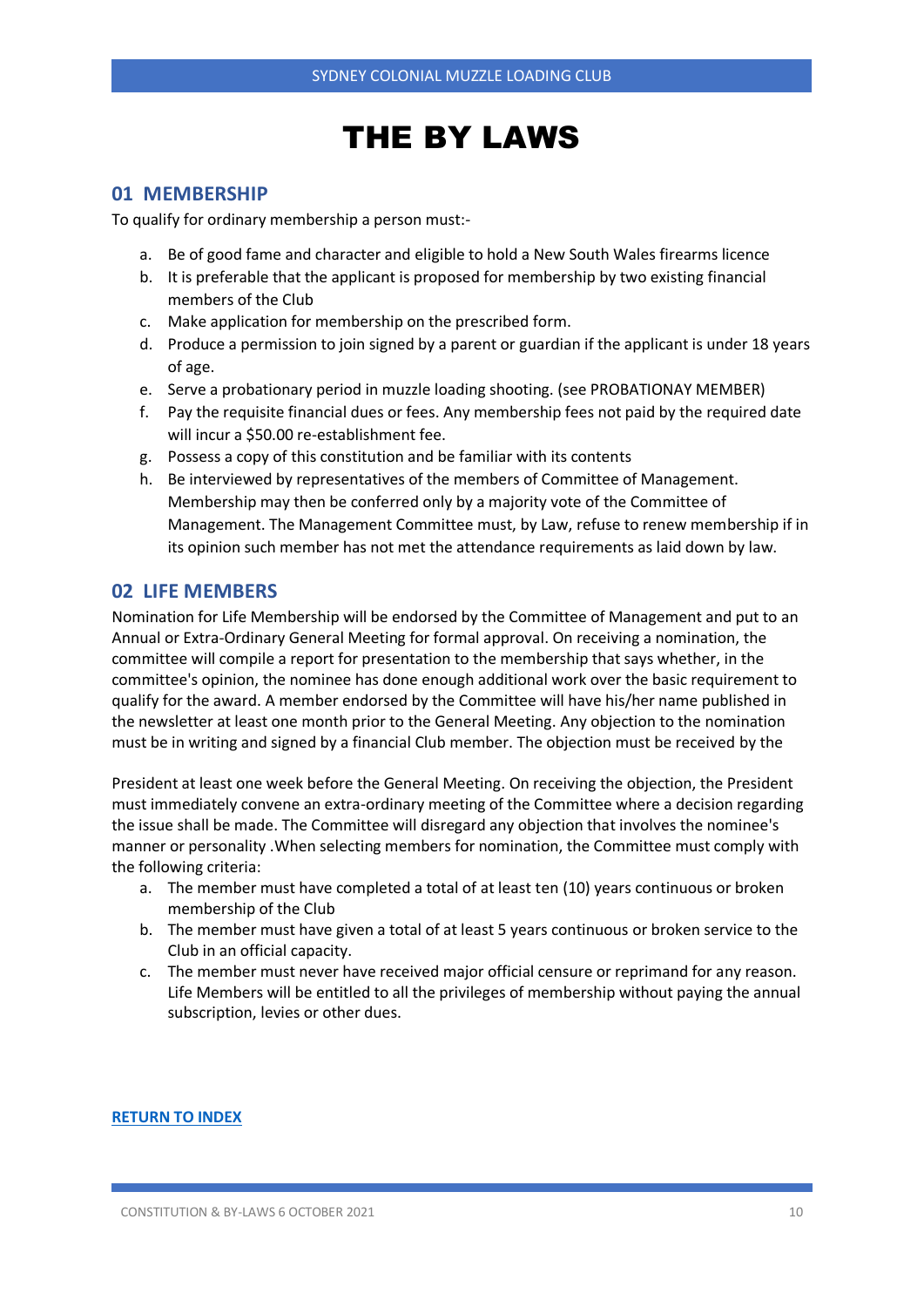#### <span id="page-11-0"></span>**03 HONORARY MEMBERS**

On the recommendation of the Committee of Management Honorary Members may be elected at any General Meeting of the Club. A two-thirds majority of members present and voting shall be necessary at such election. Honorary Members may be elected for life, or for such other period as the General Meeting may deem appropriate and they shall be entitled to all the privileges of membership, except that they shall not be entitled to vote at meetings, or serve as officers or on the Committee.

#### <span id="page-11-1"></span>**04 PROBATIONARY MEMBERS**

Probationary Members shall:

- a. Have an approved 'APPLICATION FOR TEMPORARY CLUB MEMBERSHIP' from Firearms Registry.
- b. Serve ·a probationary period of at least three months
- c. Keep the required register of achievement duly signed by the Captain of his/her deputy
- d. Become proficient in muzzle-loading shooting
- e. Understand and practice range safety
- f. On satisfactory assessment by the Captain or his deputy and acceptance by the members be given full Membership by the Management Committee. Persons transferring from other muzzle-loading clubs may be approved for membership on receipt of a satisfactory report from his/her previous club

#### <span id="page-11-2"></span>**05 OBLIGATION OF MEMBERS**

- a. A member shall immediately notify the Secretary of:
- 1. Change of name and/or residential address
- 2. Any change to licence details
- b. A member shall take all reasonable precautions at all times to ensure the safe keeping of any firearm or shooting equipment while on Club Premises
- c. Each member shall comply with the provisions of the Club Constitution, By-Laws and Rules. Any member who fails to comply with the provisions of the above shall be liable to be penalised as provided for in this Constitution7
- d. Obtain, and provide the Secretary with proof of attendance, scores and participation in shooting matches at other Clubs
- e. Record approved attendances at Club ranges in the attendance book provided for such purpose.
- f. Pay dues on time Any membership fees not paid by the required date will incur a \$50.00 reestablishment fee.

#### <span id="page-11-3"></span>**06 REGISTER OF MEMBERS**

The Membership Secretary Shall:

- a. Keep, or cause to be kept, a register of Club members. Such register may be:
- 1. A book of sturdy and endurable construction written in ink, free of erasures and where page removal is self-evident, Or
- 2. Electronic, in which case a monthly saved copy must be left with a nominated Committee person for safe storage in a separate place.
- b. Record, or cause to be recorded, in such register the full name, residential address, licence number and any other information required by Law and the Club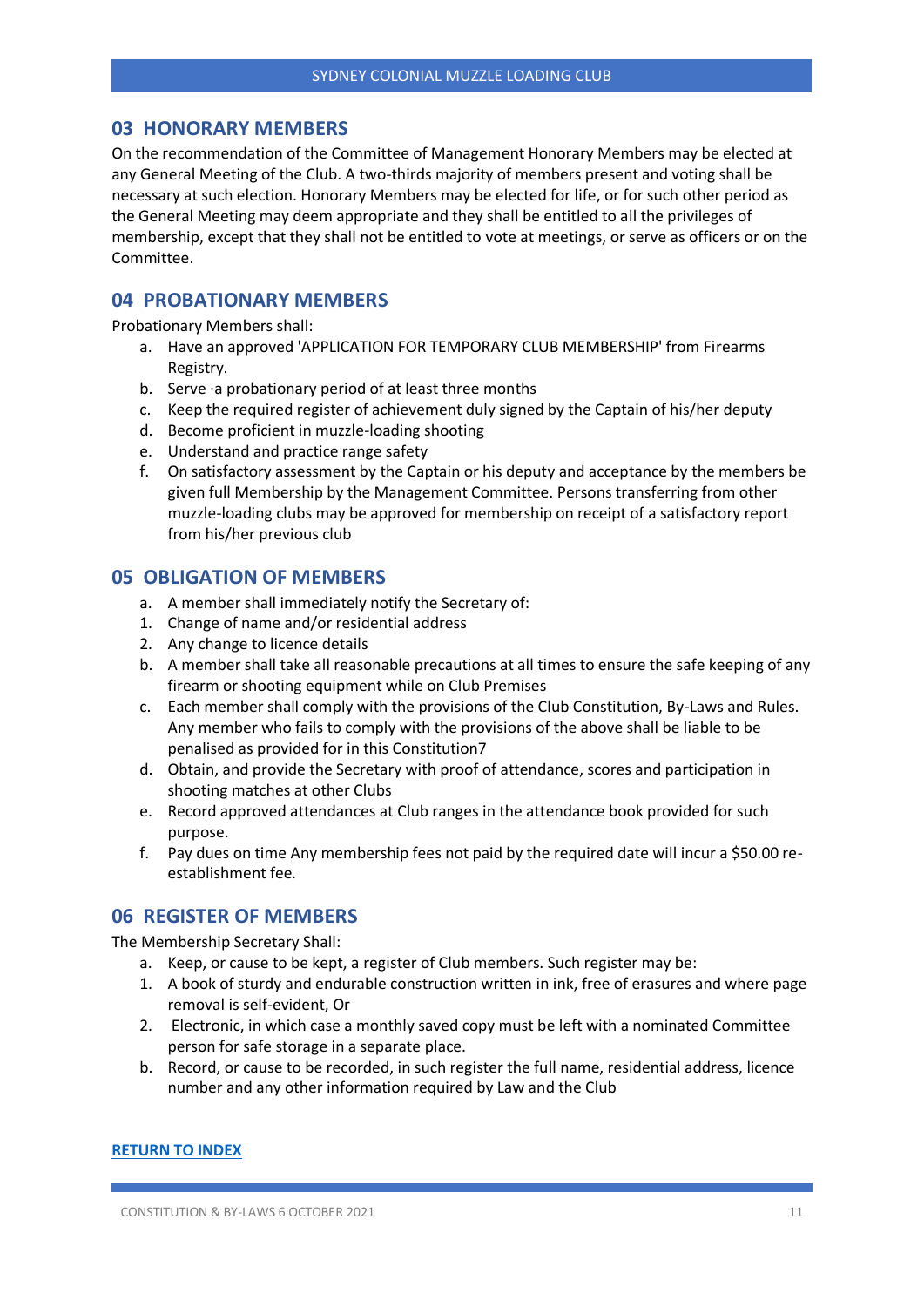c. Produce such register for inspection at any reasonable time on demand by any member of the Police Force or any person authorised by the Commissioner of Police

#### <span id="page-12-0"></span>**07 RECORD OF ATTENDANCE**

- a. The Secretary or Captains shall keep, or cause to be kept, a record of attendances of Members at each Club fixture
- b. Such a record shall be kept in a book of durable design and construction such that pages cannot be removed
- c. Attending members shall record the date, member's name, member number in block letters, select the category for the event and sign the entry. This is the members responsibility if the attendance book is not completed by the member the attendance will not be recorded.
- d. Work done on behalf of the Club, such as working parties, and officiating at matches in any capacity will be credited as an attendance.
- e. The management Committee, Secretary or Captain may rule any attendance by a member is not a bona fide attendance

#### <span id="page-12-1"></span>**08 DUTIES OF OFFICERS**

#### <span id="page-12-2"></span>**8.1 PRESIDENT**

- a) He/she shall be the senior executive of the Club
- b) He/she shall. preside at all General Meetings
- <span id="page-12-3"></span>c) He/she shall be a member, ex-officio, of all regular and special committees

#### **8.2 VICE PRESIDENT**

a) He/she shall perform the duties of the President during her/his absence or at her/his request.

#### <span id="page-12-4"></span>**8.3 CLUB CAPTAIN**

- a) He/she shall have charge of all ranges of the Club
- b) He/she shall be responsible for all competitions in accordance with the Rules of the Club.
- c) He/she shall be responsible for all observances of all safety precautions on the ranges of the Club.
- d) He/she may inspect all arms in use or intended for use on Club ranges.
- <span id="page-12-5"></span>e) He shall over sight the assessment of Probationary Members.

#### **8.4 DISCIPLINE CAPTAINS**

a) There shall be one Discipline-Captain for each shooting discipline within the Club.

#### **[RETURN TO INDEX](#page-1-0)**

- b) They shall perform the duties of the Range Captain during his/her absence or at his/ her request.
- c) They may appoint Assistant Captains as required.
- d) Any Discipline Captain obtaining fees is to forward the fees to the Treasurer or Bank the fees as soon as practical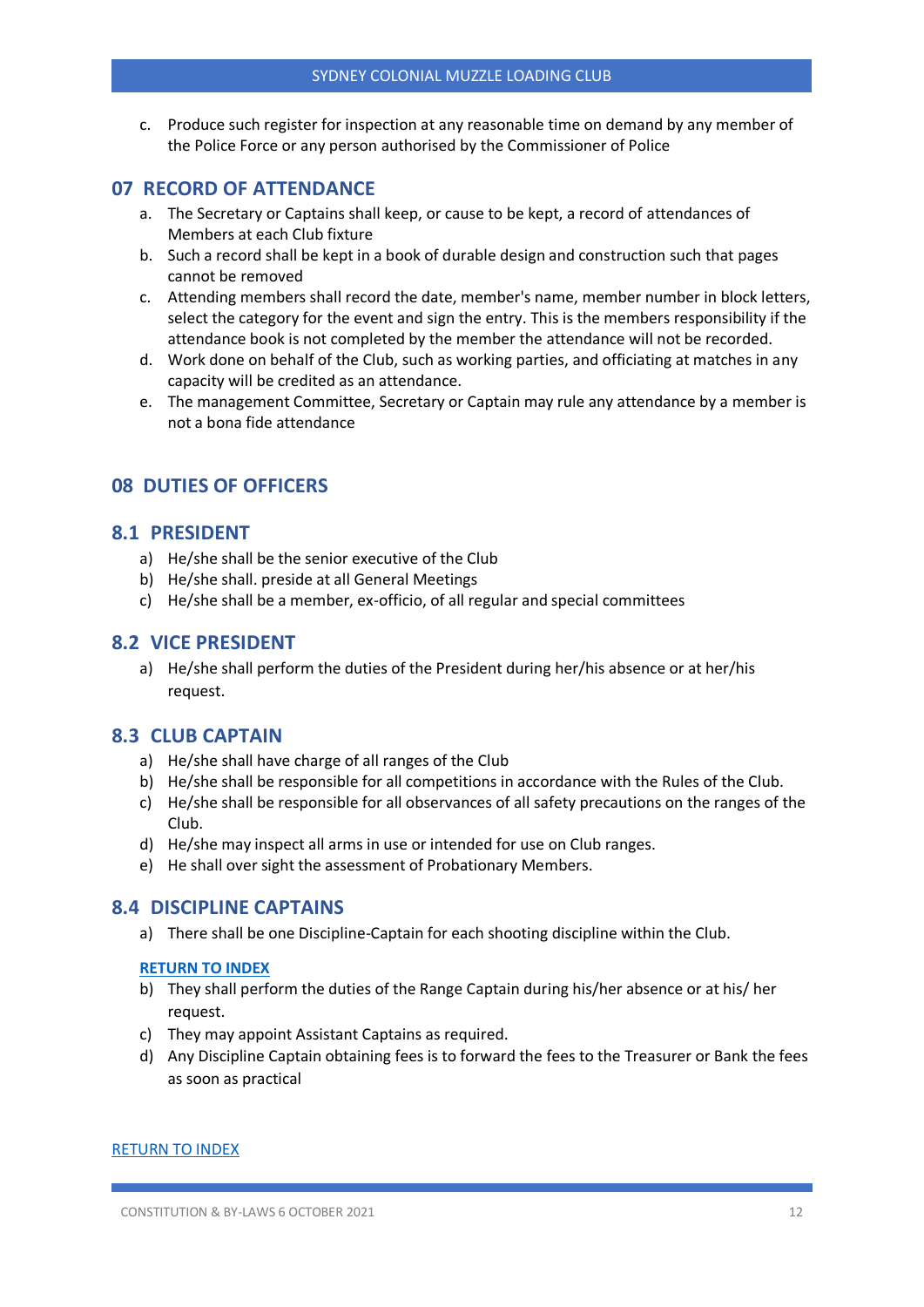#### **8.5 HONORARY SECRETARY**

- <span id="page-13-0"></span>a) He/she shall keep a record of the proceedings of all Ordinary General Meetings, Annual General Meetings and Extraordinary General Meetings of the Club and all meetings of the Committee of Management
- b) He/she shall conduct, and keep a record of, all correspondence in connection with the Club.
- c) He/she shall be a member, ex-officio, of all regular and special Committees of the Club.
- d) He/she shall keep, or cause to be kept, a secure record of all members of the Club showing their full name, residential address and any other such data as required by Law or the Club.
- e) Keep, or cause to be kept, a record of members attendances at authorised Club activities
- f) Notify the appropriate authority of:
	- a. Change of members name, address or particulars.
	- b. Any member that has his Club membership terminated
	- c. Any person who resigns from the Club.
- g) Submit returns to the appropriate Authority, containing all requested information and by the due date, as required by Law.
- h) Notify Members who have their licence revoked that they can no longer be a member of the Club.

#### <span id="page-13-1"></span>**8.6 ASSISTANT SECRETARY**

- a) He/she shall assist the Secretary in correspondence and returns relating to pistol shooting
- <span id="page-13-2"></span>b) Keep, or cause to be kept, a record of members attendances at authorised Club activities

#### **8.7 HONORARY TREASURER**

- a) He/she shall pay all monies collected into a banking house approved by the Committee of Management.
- b) He/she shall record in books of account the receipt and expenditure of all monies connected with the Club. In the case of electronic storage of accounts, a saved copy must be lodged monthly with the Secretary for safe secure storage in a separate place.
- c) He shall produce these books each year to the Committee of Management and the elected auditor.
- d) He/she shall, at the Annual General Meeting, deliver to the Chairperson a balance sheet and profit and loss account covering the financial year of the Club.
- e) The withdrawal of Club monies from the Club bank account shall be authorised by the Committee of Management and the instrument of withdrawal signed by the Treasurer and any other two nominated members of the Committee of Management
- <span id="page-13-3"></span>f) Submit the Club accounts to the Club Auditor in time for an auditor's report for the Annual General Meeting.

#### **8.8 COMMITTEE PERSONS**

They and the other members of the Committee of Management shall be responsible for the conduct and control of the Club in accordance with the Constitutio[n](#page-1-0)

#### <span id="page-13-4"></span>**8.9 INSTRUCTORS**

- a) There shall be at least one Instructor for each shooting discipline within the Club
- b) They shall be appointed by the Discipline Captain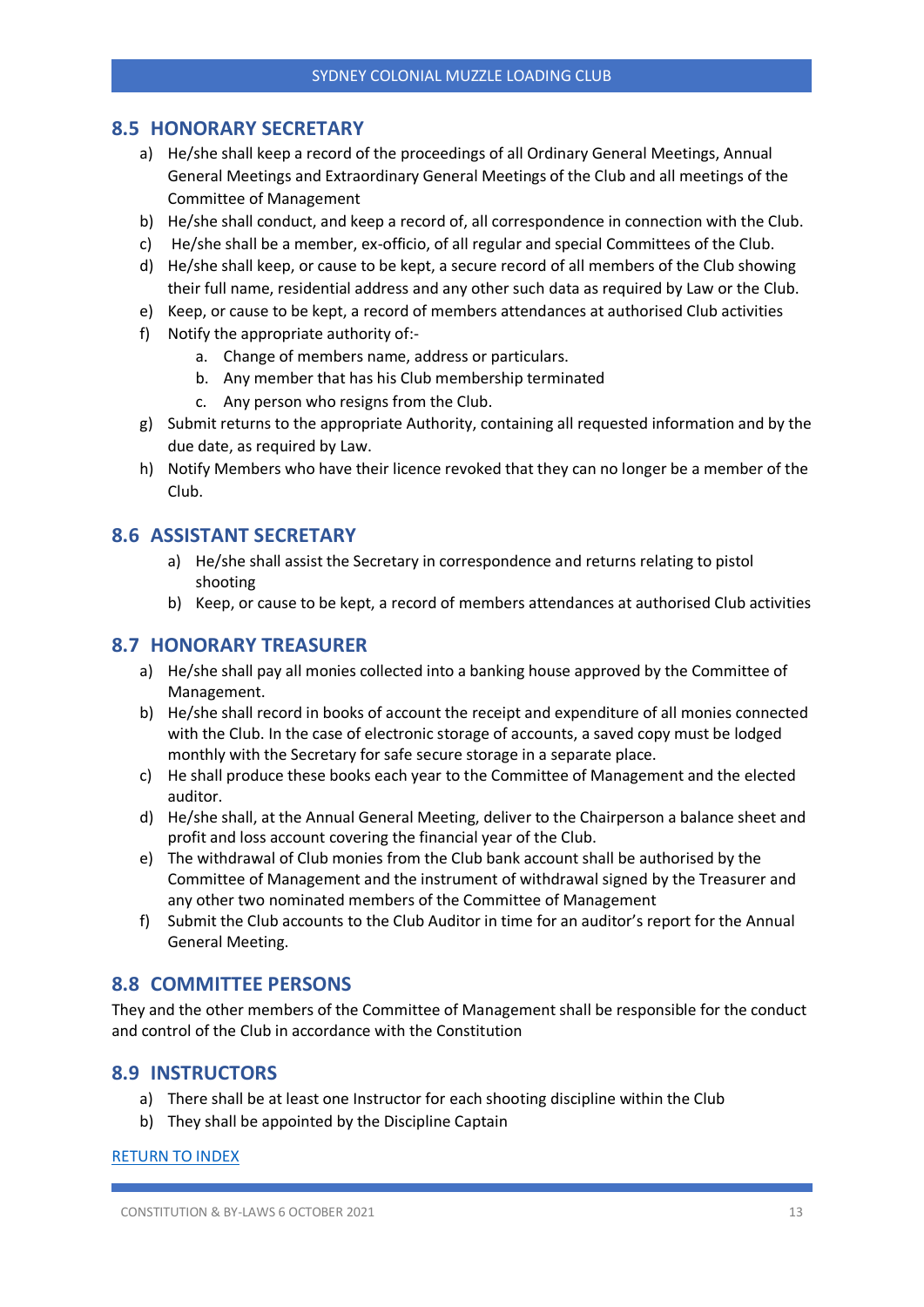- c) They shall instruct those requiring instruction in the art of safe muzzle-loading shooting
- <span id="page-14-0"></span>d) They shall assist the Captain in the assessment of Probationary Members.

#### **8.10 SCORERS**

- a) There shall be at least one Scorer for each shooting discipline
- b) Record, or cause to be recorded, all scores for Club and inter-club competitions.
- c) Notify, or cause to be notified, the newsletter Editor of recorded results
- d) Maintain a grading and handicap record if required

#### <span id="page-14-1"></span>**8.11 AUDITORS**

- a) There shall be one or more Auditors appointed at the Annual General Meeting
- b) They shall satisfy themselves that the balance sheet and profit and loss accounts as presented by the Treasurer are a true and correct records of the Club's financial activities and position.
- c) They shall conduct financial examinations as requested by the Committee of Management.

#### <span id="page-14-2"></span>**8.12 PUBLIC OFFICER**

- a) Service of documents on the Club may be achieved by serving them and the Public Officer who is to communicate such service to the Committee of Management within seven (7) days, or by serving the documents personally on two members of the Committee of Management
- b) The Public Officer is to notify the NSW Consumer Affairs Commission within fourteen (14) days of: His/her appointment or change of address Alterations to this Constitution by-laws or the rules of the Club. Statements required in respect of the Annual General Meeting.
- c) Except as otherwise provided by this Constitution, the Public Officer shall keep in his custody or under his control all records, books and other documents relating to the Club.

#### <span id="page-14-3"></span>**8.13 FIRST AID AND SAFETY OFFICER**

- a) The First Aid and Safety Officer shall be in charge of all matters concerning First Aid and Safety not directly associated with shooting.
- b) Assistant first aid officers may be appointed from Club members with appropriate qualifications

#### <span id="page-14-4"></span>**09 SUBSCRIPTIONS**

- a) The annual subscriptions for members shall be recommended by the Committee of Management and ratified at the Annual General Meeting
- b) A joining fee recommended by the Committee of Management and ratified at the Annual General Meeting shall be payable in addition to the annual subscription.
- c) A re-joining fee recommended by the Committee of Management and ratified at the Annual General Meeting shall be payable in addition to the annual subscription.
- d) Any member whose subscription is more than three (3) months in arrears shall be declared unfinancial and may be removed from the register of membership and expelled from the Club, or dealt with as the Committee may deem appropriate.